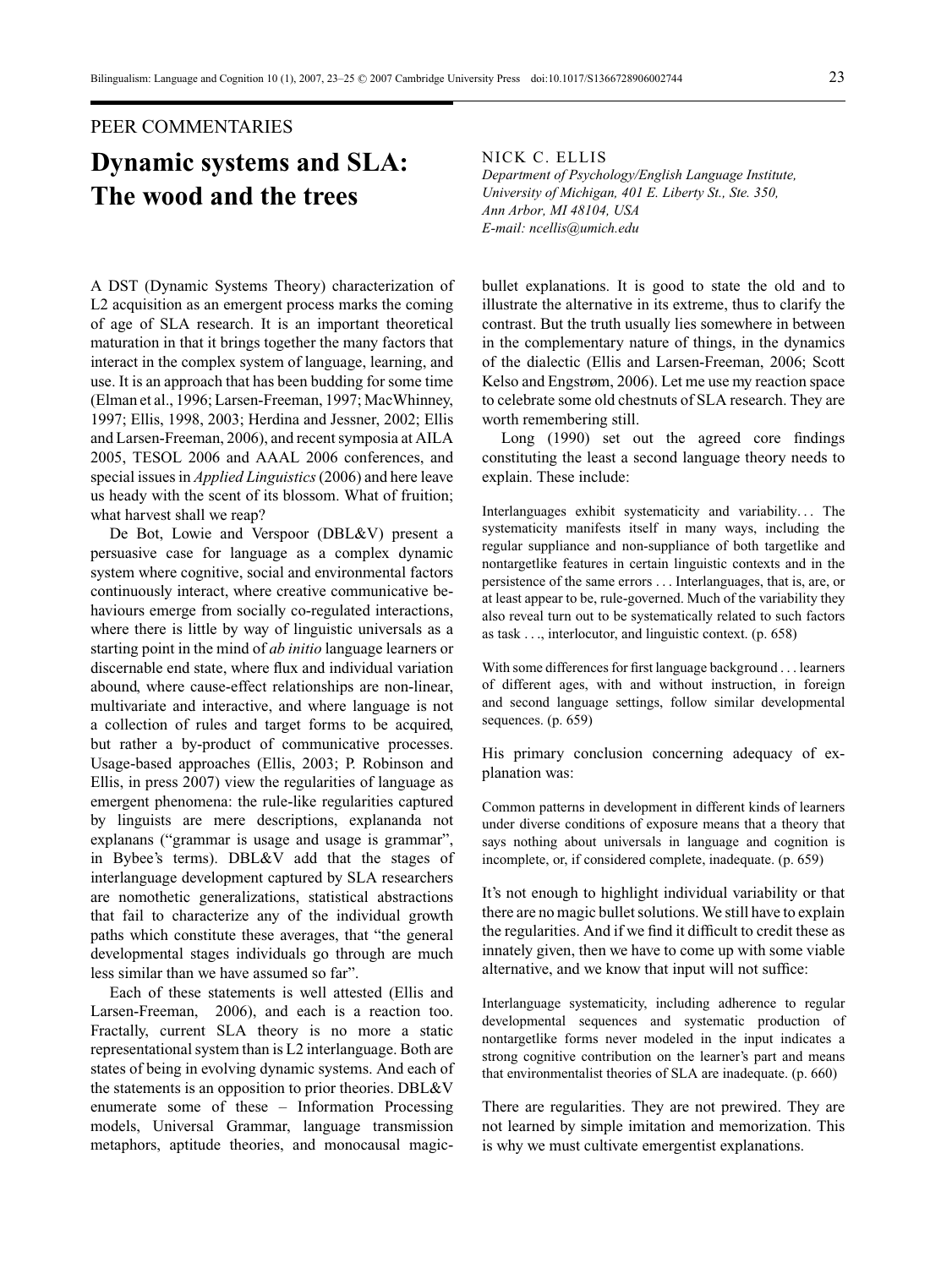DBL&V focus on variation in the "morpheme order studies" that investigated the order of L2 acquisition of the grammatical functors, progressive -*ing*, plural -*s*, possessive -*s*, articles *a*, *an*, *the*, third person singular present -*s*, and regular past -*ed*. They are right to point out that no one cause, be it frequency, perceptual salience, semantic complexity, morphophonological regularity, or syntactic category, is sufficient to account for the systematicity of developmental order. Nevertheless, there is a remarkable commonality of order of acquisition across different learners. And when these factors are all taken into account, as Goldschneider and DeKeyser (2001) did in their meta-analysis of 12 studies, while each independently explains only a small part (16–36%) of the developmental order (e.g. perceptual salience  $r = 0.63$ , frequency  $r = 0.44$ , morphophonological regularity  $r =$ 0.41), the combination of five predictors jointly explains a substantial 71% of the variance. There is pattern, then, in the acquisition of these morphemes, and promise too in a process account involving aspects of usage frequency, language form, and form-function mapping (Ellis, 2006a, pp. 3–10). DBL&V note modulations to the general order of morpheme acquisition associated with learners' L1. Explanations of such transfer in terms of "learned attention to language" (associative learning factors such as blocking, overshadowing, cue competition and perceptual learning) account for still more of these regularities in development (MacWhinney, 1997; Ellis, 2006a, pp. 22–24). Cognitive factors such as attention, working memory, implicit categorization and tallying, interference, consciousness and explicit learning are the heart of SLA (Ellis, 2002, 2005), as social, affective, and cultural motivations are its soul (Kramsch, 2002). I share a CREED (Ellis, 2006b) with DBL&V that these are important forces that dynamically interact in language. For the broad sweep, I trust that the limited end-state typical of adult L2A is the result of dynamic cycles of language use, language change, language perception, and language learning in the interactions of members of language communities. High frequency use of grammatical functors causes their lenition and erosion. Lower salience cues are harder to perceive and show reduced associative learning because of blocking and overshadowing. Hence the "Basic Variety" of interlanguage, an attractor state that can only be escaped by the social recruitment of the dynamics of learner consciousness, attention and explicit learning. The challenge is to test the details of this faith, how do these patterns emerge from the interaction of these forces integrated over the processing of each and every utterance and exemplar of language?

All said here about patterns of interlanguage development applies to patterns of language too – patterns sufficiently apparent to have allowed generations of linguists to describe their categories and rules of combination, yet obscure enough to prevent agreement. Linguistic categories are not absolute and logical, they too are schematic abstractions with prototypical structure and fuzzy peripheries. Again, if we believe that these systematicities are neither the behest of Universal Grammar nor simple imitation, then we must look to emergentist explanations, most promisingly in the liaison of CONSTRUCTION GRAMMAR (Goldberg, 2003; Tomasello, 2003), COGNITIVE (Taylor, 2002; Croft and Cruise, 2004; P. Robinson and Ellis, in press 2007), CONNECTIONIST (Elman et al., 1996; Christiansen and Chater, 2001), EMERGENTIST and COMPETITION MODEL (MacWhinney, 1987, 1997, 1999), PROBABILISTIC (Bybee and Hopper, 2001; Ellis, 2002; Bod, Hay and Jannedy, 2003) and CORPUS (Biber, Conrad and Reppen, 1998) linguistic approaches.

Finally, on method. The development of new cultivars is always to be welcomed, especially if, like the competing resource precursor model developed by van Geert, these techniques address temporal processes. Nevertheless, there are many spurious associations to be picked up over time. Provision of higher education in the UK followed a period of rapid growth then leveling off of the railroad network. Children typically show a "vocabulary burst" towards the end of their second year which follows a milestone typical of an 18 month old where they "read" board books on their own. Yet in analyzing either of these time series, conclusions of cause and effect might be illfounded. It takes a lot more than identification of crosslagged correlation to demonstrate causality. Replication and experimental manipulation are necessary too. B. F. Robinson and Mervis (1998) is impressive and thoroughly deserving in its impact. Yet we should remember that it analyses the relationship between vocabulary spurt and plural use (as an index of grammatical development) in one child over a period of months. While I believe their account, and hold dear both the critical vocabulary mass theory of grammar development and resource limitation models, we are a long way yet from proof. The standards of empirical rigor and the controlled logic of research methodology still hold. Furthermore, it is likely that many of the resource competitions that determine language acquisition occur in the timescale not of months but of tenths of seconds in contention for attentional resource in working memory and in election to the content of consciousness (Ellis, 2005). How to investigate such competitions has been taxing cognitive science for fifty years, and a range of techniques (dual task methods, connectionism, brain imaging, etc.) contribute to their determination and incremental construct validation.

Like DBL&V and Savage-Rumbaugh before them, W. B. Yeats was a great one for the dance (S. C. Ellis, 1999). His poem *Among School Children* (Yeats, 1989, originally published 1928), questions both his own lifelong search for a unity of being and modern regimented curricula that deny creative individuality. He later revised this work, lightening the pessimism by adding a final